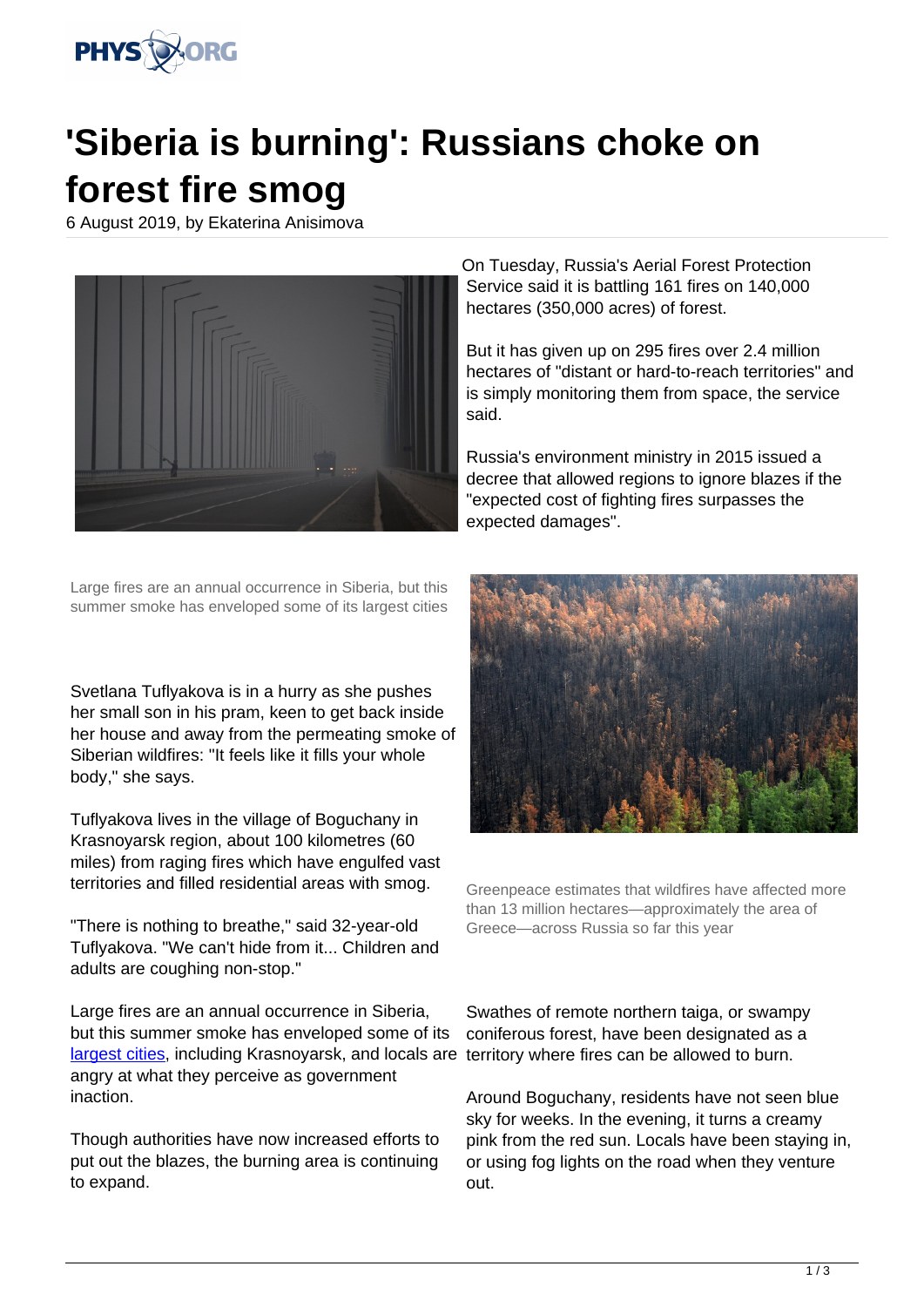

"We have closed windows and turned on air conditioners this year," said Dmitry Akhmadyshin, a by the authorities, particularly after Krasnoyarsk furniture salesman.

"Nothing has been done" to put out the fires for most of the summer, he said. Only in the last few days, following a government meeting with Prime Minister Dmitry Medvedev, has he begun noticing helicopters overhead.

Experts say once the fires reach their current magnitude, poor visibility makes aerial work unsafe.



Experts say once the fires reach their current magnitude, poor visibility makes aerial work unsafe

In Siberia, regional [fire](https://phys.org/tags/fire/) prevention networks are underfunded, receiving only 10 percent of needed resources, according to Greenpeace Russia forest expert Alexei Yaroshenko.

Greenpeace estimates that wildfires have affected more than 13 million hectares—approximately the area of Greece—across Russia so far this year.

On Monday, Russian prosecutors specialising in environmental crimes blamed Siberian regions for failing to extinguish fires because of "red tape", as well as "distorting data" about the blazes.

## **'Out of control'**

The wildfires have fuelled a perception of neglect governor Alexander Uss declared in late July that putting out [forest fires](https://phys.org/tags/forest+fires/) is "pointless and possibly harmful".



A petition on Change.org demanding a state of emergency for all of Siberia gathered over a million signatures. A separate petition called for measures to help wild animals in the afflicted areas

Photos and videos posted on social networks tagged "Siberia is burning" show towns and cities enveloped in smoke, with complaints of government inaction.

A petition on Change.org demanding a state of emergency for all of Siberia gathered over a million signatures. A separate petition called for measures to help wild animals in the afflicted areas.

Forestry authorities have claimed that fires in the taiga are caused by lightning, but Deputy Emergency Minister Igor Kobzev said Monday that "most fires started near roads" and were caused by humans.

Many locals say the culprits are companies cutting timber in the taiga.

Retired Boguchany native Ivan Ozornik went as far as Krasnoyarsk, hundreds of kilometres away, to express his frustration at a rally demanding